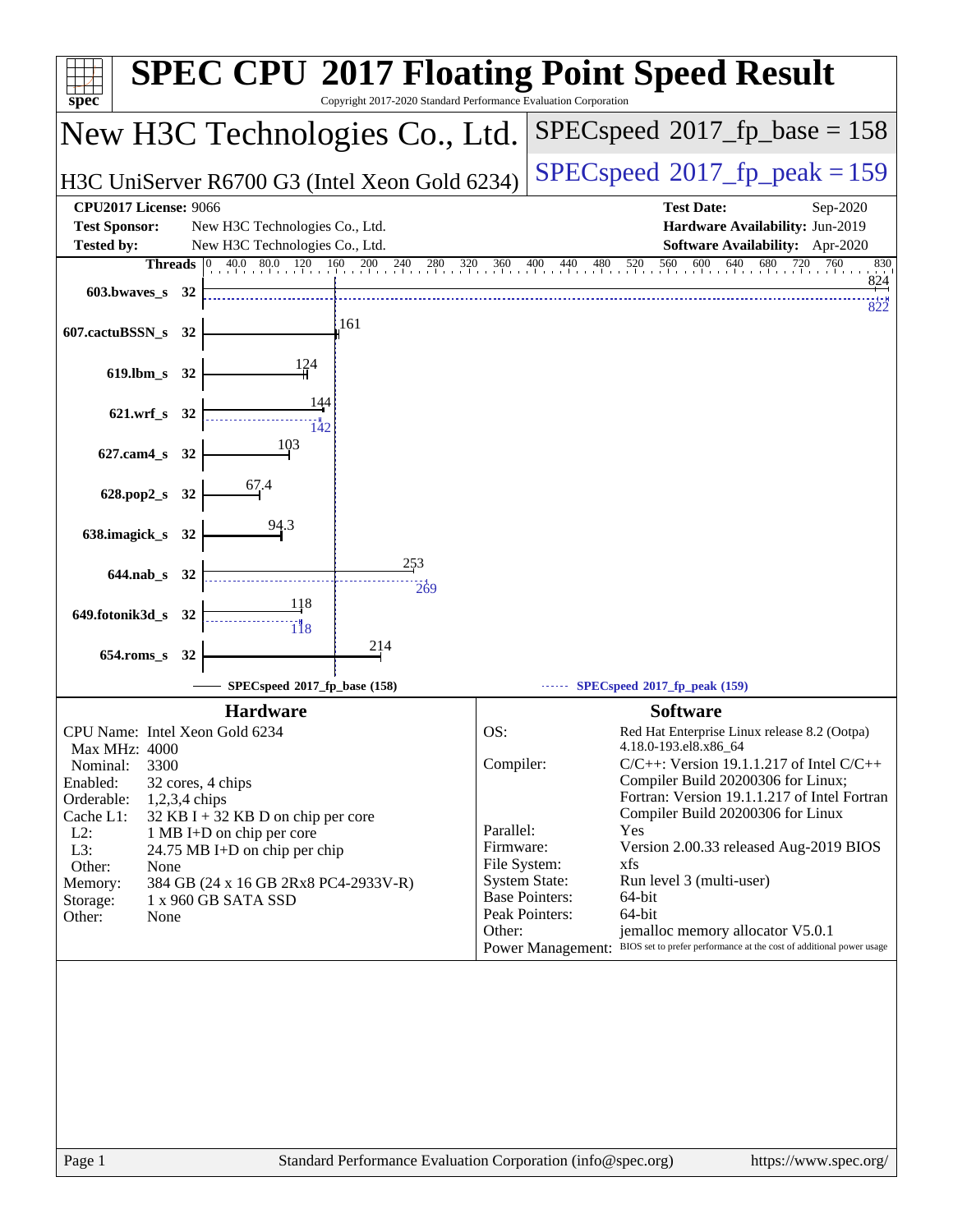| <b>SPEC CPU®2017 Floating Point Speed Result</b><br>spec<br>Copyright 2017-2020 Standard Performance Evaluation Corporation |                                                                                                          |                                |              |                |              |                |              |                |                |              |                   |              |                                        |              |
|-----------------------------------------------------------------------------------------------------------------------------|----------------------------------------------------------------------------------------------------------|--------------------------------|--------------|----------------|--------------|----------------|--------------|----------------|----------------|--------------|-------------------|--------------|----------------------------------------|--------------|
| $SPEC speed^{\circ}2017\_fp\_base = 158$<br>New H3C Technologies Co., Ltd.                                                  |                                                                                                          |                                |              |                |              |                |              |                |                |              |                   |              |                                        |              |
| $SPEC speed^{\circ}2017$ _fp_peak = 159<br>H3C UniServer R6700 G3 (Intel Xeon Gold 6234)                                    |                                                                                                          |                                |              |                |              |                |              |                |                |              |                   |              |                                        |              |
| <b>CPU2017 License: 9066</b>                                                                                                |                                                                                                          |                                |              |                |              |                |              |                |                |              | <b>Test Date:</b> |              | Sep-2020                               |              |
| <b>Test Sponsor:</b>                                                                                                        |                                                                                                          | New H3C Technologies Co., Ltd. |              |                |              |                |              |                |                |              |                   |              | Hardware Availability: Jun-2019        |              |
| <b>Tested by:</b>                                                                                                           |                                                                                                          | New H3C Technologies Co., Ltd. |              |                |              |                |              |                |                |              |                   |              | <b>Software Availability:</b> Apr-2020 |              |
| <b>Results Table</b>                                                                                                        |                                                                                                          |                                |              |                |              |                |              |                |                |              |                   |              |                                        |              |
| <b>Base</b><br><b>Peak</b>                                                                                                  |                                                                                                          |                                |              |                |              |                |              |                |                |              |                   |              |                                        |              |
| <b>Benchmark</b>                                                                                                            | <b>Threads</b>                                                                                           | <b>Seconds</b>                 | <b>Ratio</b> | <b>Seconds</b> | <b>Ratio</b> | <b>Seconds</b> | <b>Ratio</b> | <b>Threads</b> | <b>Seconds</b> | <b>Ratio</b> | <b>Seconds</b>    | <b>Ratio</b> | <b>Seconds</b>                         | <b>Ratio</b> |
| 603.bwaves s                                                                                                                | 32                                                                                                       | 71.6                           | 824          | 71.6           | 824          | 72.9           | 809          | 32             | 72.7           | 812          | 71.8              | 822          | 71.6                                   | 824          |
| 607.cactuBSSN s                                                                                                             | 32                                                                                                       | 104                            | 161          | 105            | 159          | 102            | 163          | 32             | <b>104</b>     | <b>161</b>   | 105               | 159          | 102                                    | 163          |
| $619.1$ bm s                                                                                                                | 32                                                                                                       | 42.1                           | 124          | 43.4           | 121          | 41.7           | 126          | 32             | 42.1           | 124          | 43.4              | 121          | 41.7                                   | 126          |
| $621$ .wrf s                                                                                                                | 32                                                                                                       | 91.6                           | 144          | 91.9           | 144          | 91.1           | 145          | 32             | 93.4           | 142          | 93.4              | 142          | 94.6                                   | 140          |
| 627.cam4_s                                                                                                                  | 32                                                                                                       | 85.2                           | 104          | 85.9           | 103          | 86.1           | 103          | 32             | 85.2           | 104          | 85.9              | 103          | 86.1                                   | 103          |
| 628.pop2_s                                                                                                                  | 32                                                                                                       | 175                            | 67.9         | 177            | 67.1         | 176            | 67.4         | 32             | 175            | 67.9         | 177               | 67.1         | 176                                    | 67.4         |
| 638.imagick_s                                                                                                               | 32                                                                                                       | 152                            | 94.7         | 155            | 93.3         | 153            | 94.3         | 32             | 152            | 94.7         | 155               | 93.3         | 153                                    | 94.3         |
| $644$ .nab s                                                                                                                | 32                                                                                                       | 69.0                           | 253          | 68.9           | 254          | 69.0           | 253          | 32             | 65.0           | 269          | 64.9              | 269          | 65.0                                   | 269          |
| 649.fotonik3d_s                                                                                                             | 32                                                                                                       | 76.7                           | 119          | 77.6           | 117          | 77.1           | 118          | 32             | 78.5           | 116          | 76.6              | 119          | 77.1                                   | 118          |
| 654.roms s                                                                                                                  | 32                                                                                                       | 73.7                           | 214          | 73.8           | 213          | 73.7           | 214          | 32             | 73.7           | 214          | 73.8              | 213          | 73.7                                   | 214          |
| SPECspeed®2017_fp_base =                                                                                                    |                                                                                                          |                                | 158          |                |              |                |              |                |                |              |                   |              |                                        |              |
| $SPECspeed*2017_fp\_peak =$                                                                                                 |                                                                                                          |                                | 159          |                |              |                |              |                |                |              |                   |              |                                        |              |
|                                                                                                                             | Results appear in the order in which they were run. Bold underlined text indicates a median measurement. |                                |              |                |              |                |              |                |                |              |                   |              |                                        |              |
| <b>Operating System Notes</b>                                                                                               |                                                                                                          |                                |              |                |              |                |              |                |                |              |                   |              |                                        |              |

Stack size set to unlimited using "ulimit -s unlimited"

## **[Environment Variables Notes](http://www.spec.org/auto/cpu2017/Docs/result-fields.html#EnvironmentVariablesNotes)**

Environment variables set by runcpu before the start of the run: KMP\_AFFINITY = "granularity=fine,compact" LD\_LIBRARY\_PATH = "/home/speccpu/lib/intel64:/home/speccpu/je5.0.1-64" MALLOC\_CONF = "retain:true" OMP\_STACKSIZE = "192M"

## **[General Notes](http://www.spec.org/auto/cpu2017/Docs/result-fields.html#GeneralNotes)**

 Binaries compiled on a system with 1x Intel Core i9-7980XE CPU + 64GB RAM memory using Redhat Enterprise Linux 8.0 NA: The test sponsor attests, as of date of publication, that CVE-2017-5754 (Meltdown) is mitigated in the system as tested and documented. Yes: The test sponsor attests, as of date of publication, that CVE-2017-5753 (Spectre variant 1) is mitigated in the system as tested and documented. Yes: The test sponsor attests, as of date of publication, that CVE-2017-5715 (Spectre variant 2) is mitigated in the system as tested and documented. Transparent Huge Pages enabled by default Prior to runcpu invocation Filesystem page cache synced and cleared with: sync; echo 3> /proc/sys/vm/drop\_caches jemalloc, a general purpose malloc implementation built with the RedHat Enterprise 7.5, and the system compiler gcc 4.8.5

**(Continued on next page)**

|        | .                                                           |                       |
|--------|-------------------------------------------------------------|-----------------------|
| Page 2 | Standard Performance Evaluation Corporation (info@spec.org) | https://www.spec.org/ |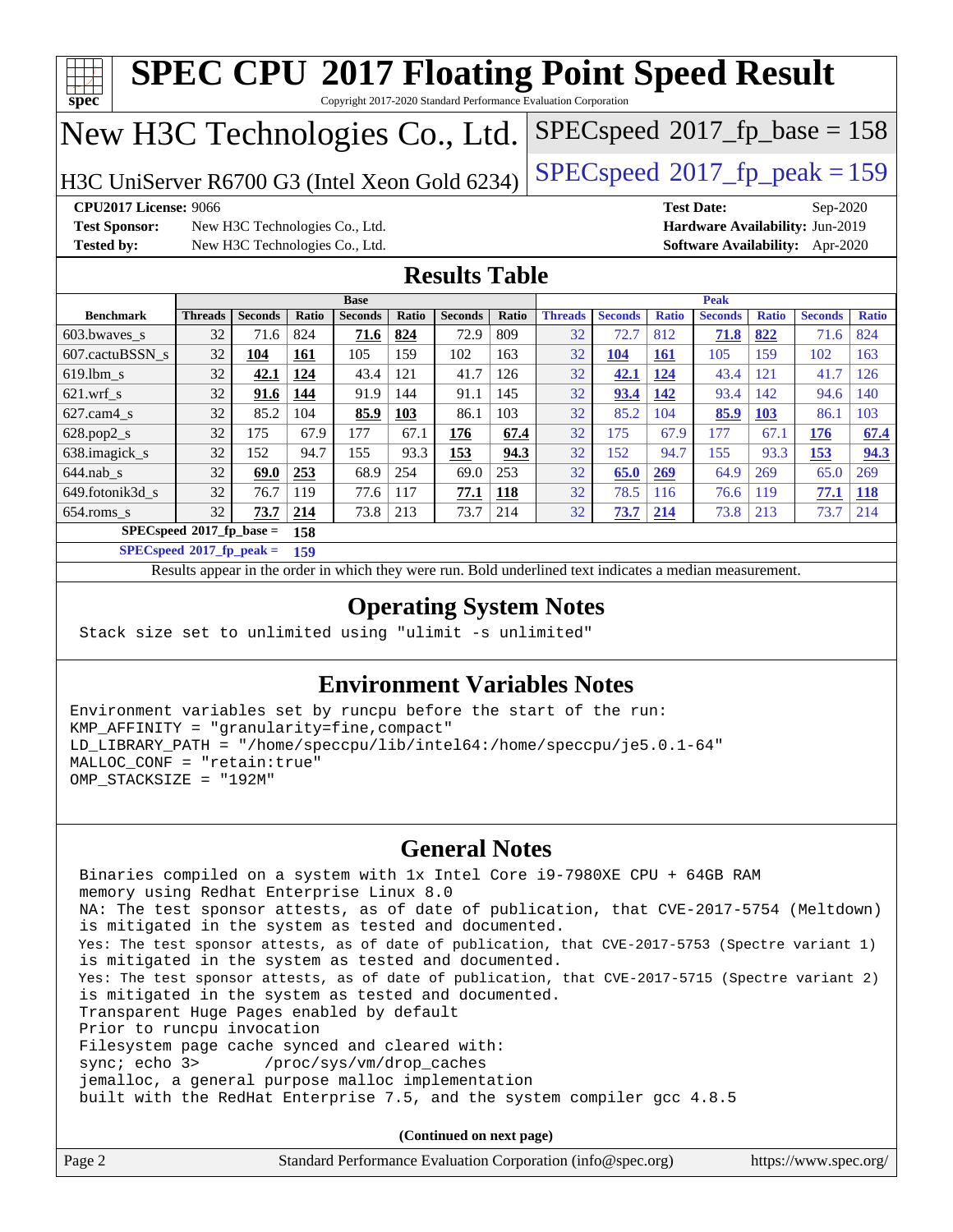| spec                                      | Copyright 2017-2020 Standard Performance Evaluation Corporation                                                        | <b>SPEC CPU®2017 Floating Point Speed Result</b>                                     |
|-------------------------------------------|------------------------------------------------------------------------------------------------------------------------|--------------------------------------------------------------------------------------|
|                                           | New H3C Technologies Co., Ltd.                                                                                         | $SPEC speed^{\circ}2017\_fp\_base = 158$                                             |
|                                           | H3C UniServer R6700 G3 (Intel Xeon Gold 6234)                                                                          | $SPEC speed^{\circ}2017$ fp peak = 159                                               |
| <b>CPU2017 License: 9066</b>              |                                                                                                                        | <b>Test Date:</b><br>Sep-2020                                                        |
| <b>Test Sponsor:</b><br><b>Tested by:</b> | New H3C Technologies Co., Ltd.<br>New H3C Technologies Co., Ltd.                                                       | Hardware Availability: Jun-2019<br>Software Availability: Apr-2020                   |
|                                           |                                                                                                                        |                                                                                      |
|                                           | <b>General Notes (Continued)</b>                                                                                       | sources available from jemalloc.net or https://github.com/jemalloc/jemalloc/releases |
|                                           | <b>Platform Notes</b>                                                                                                  |                                                                                      |
| BIOS Settings:                            |                                                                                                                        |                                                                                      |
| Set Hyper Threading to Disabled           |                                                                                                                        |                                                                                      |
| Set Patrol Scrub to Disabled              | Set IMC Interleaving to 2-way Interleave                                                                               |                                                                                      |
|                                           | Sysinfo program /home/speccpu/bin/sysinfo                                                                              |                                                                                      |
|                                           | Rev: r6365 of 2019-08-21 295195f888a3d7edble6e46a485a0011<br>running on localhost.localdomain Fri Sep 18 22:03:29 2020 |                                                                                      |
|                                           | SUT (System Under Test) info as seen by some common utilities.<br>For more information on this section, see            |                                                                                      |
|                                           | https://www.spec.org/cpu2017/Docs/config.html#sysinfo                                                                  |                                                                                      |
| From /proc/cpuinfo                        |                                                                                                                        |                                                                                      |
|                                           | model name : Intel(R) Xeon(R) Gold 6234 CPU @ 3.30GHz                                                                  |                                                                                      |
|                                           | 4 "physical id"s (chips)                                                                                               |                                                                                      |
| 32 "processors"                           |                                                                                                                        | cores, siblings (Caution: counting these is hw and system dependent. The following   |
| cpu cores : 8                             |                                                                                                                        | excerpts from /proc/cpuinfo might not be reliable. Use with caution.)                |
| siblings : 8                              |                                                                                                                        |                                                                                      |
|                                           | physical 0: cores 2 3 9 20 24 25 27                                                                                    |                                                                                      |
|                                           | physical 1: cores 1 3 4 9 17 18 24 27<br>physical 2: cores 2 8 9 11 17 20 26 27                                        |                                                                                      |
|                                           | physical 3: cores 2 4 8 9 16 19 26 27                                                                                  |                                                                                      |
| From lscpu:                               |                                                                                                                        |                                                                                      |
| Architecture:                             | x86_64                                                                                                                 |                                                                                      |
| $CPU$ op-mode( $s$ ):                     | $32$ -bit, $64$ -bit                                                                                                   |                                                                                      |
| Byte Order:<br>CPU(s):                    | Little Endian<br>32                                                                                                    |                                                                                      |
| On-line CPU(s) list: $0-31$               |                                                                                                                        |                                                                                      |
| Thread(s) per core:                       | 1                                                                                                                      |                                                                                      |
| Core(s) per socket:                       | 8                                                                                                                      |                                                                                      |
| Socket(s):<br>NUMA node(s):               | 4<br>4                                                                                                                 |                                                                                      |
| Vendor ID:                                | GenuineIntel                                                                                                           |                                                                                      |
| CPU family:                               | 6                                                                                                                      |                                                                                      |
| Model:<br>Model name:                     | 85                                                                                                                     | $Intel(R) Xeon(R) Gold 6234 CPU @ 3.30GHz$                                           |
| Stepping:<br>CPU MHz:                     | 7<br>2948.796                                                                                                          |                                                                                      |
|                                           |                                                                                                                        |                                                                                      |
|                                           | (Continued on next page)                                                                                               |                                                                                      |
| Page 3                                    | Standard Performance Evaluation Corporation (info@spec.org)                                                            | https://www.spec.org/                                                                |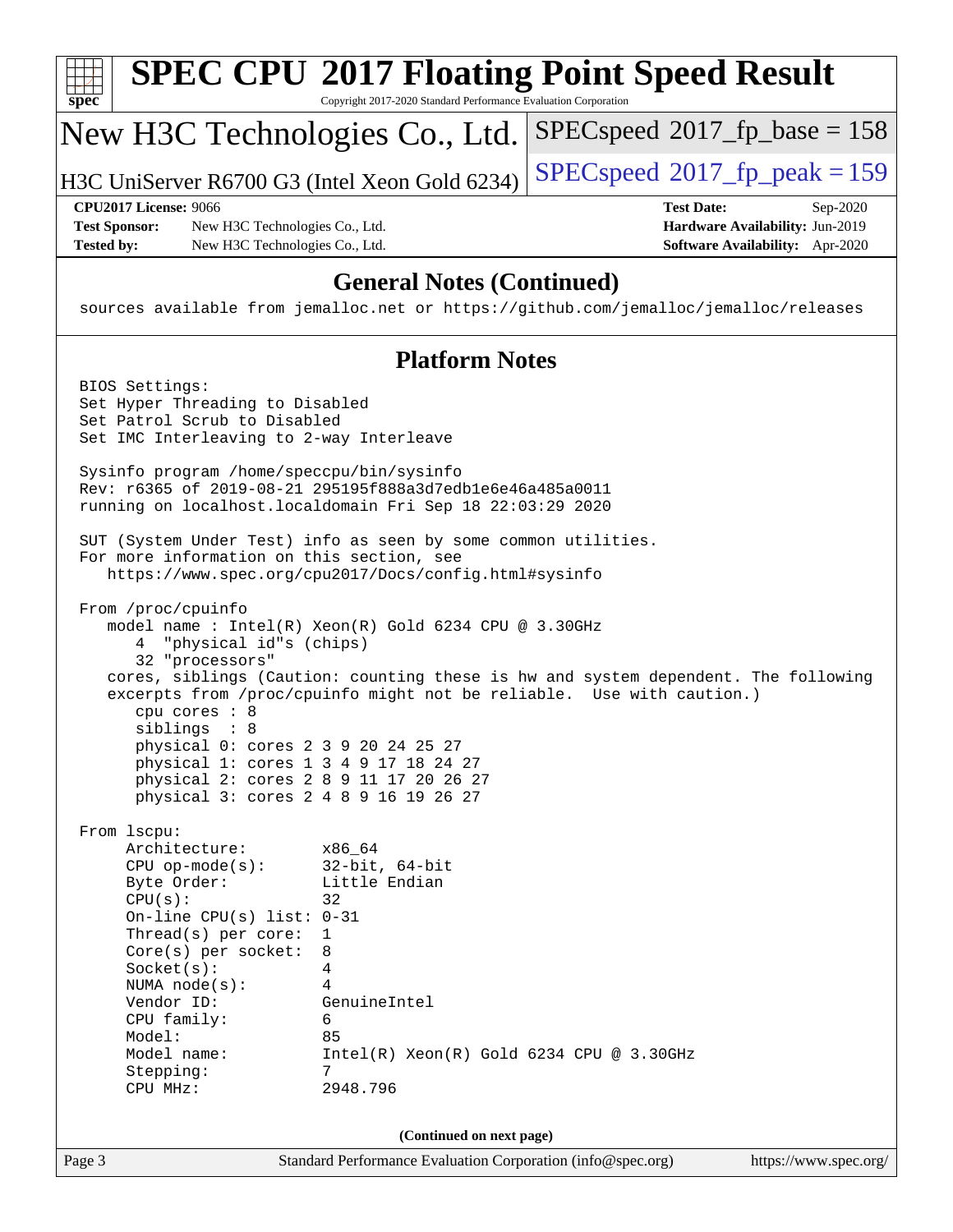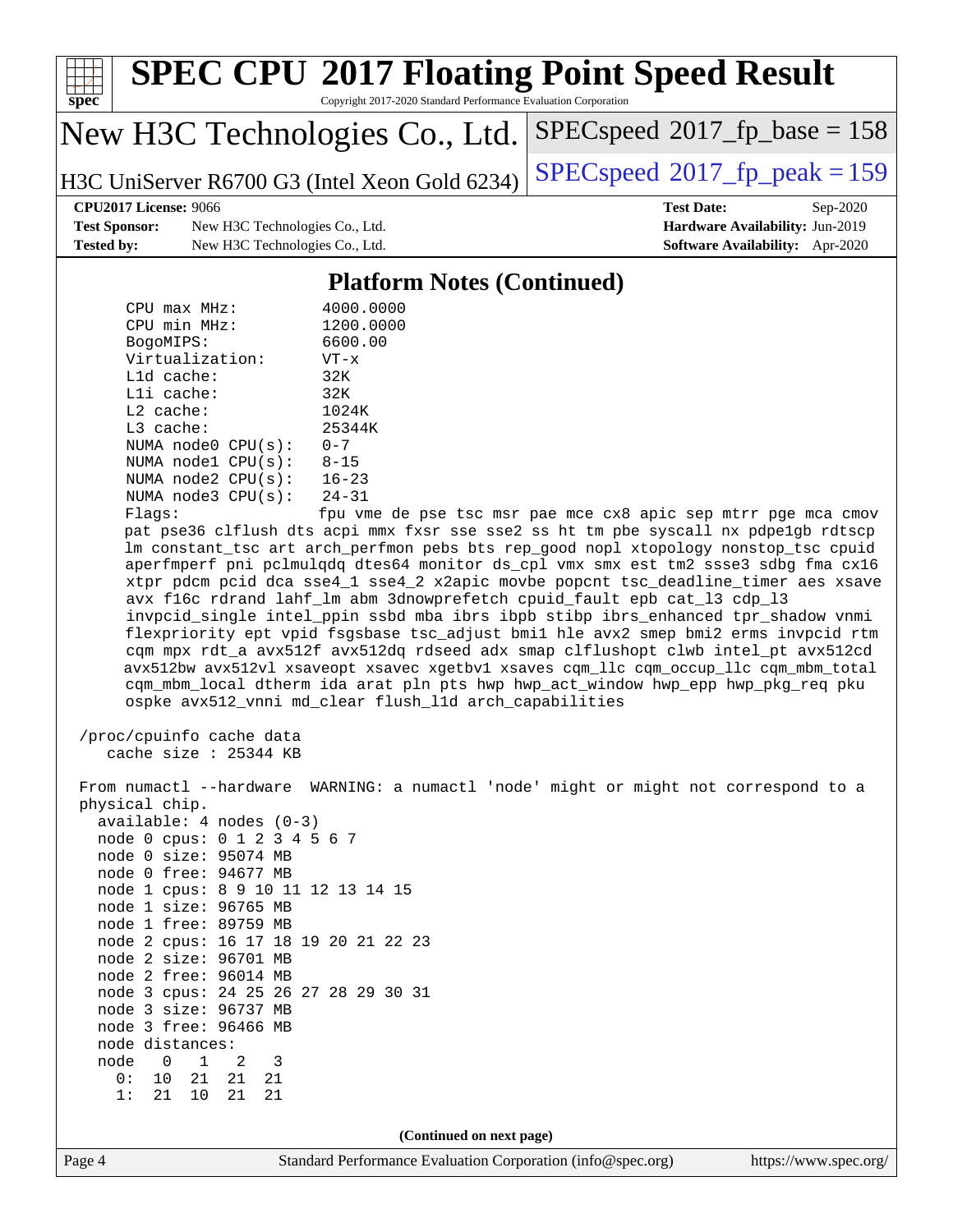| <b>SPEC CPU®2017 Floating Point Speed Result</b><br>spec <sup>®</sup><br>Copyright 2017-2020 Standard Performance Evaluation Corporation                                                                                                                             |                                                                                                     |
|----------------------------------------------------------------------------------------------------------------------------------------------------------------------------------------------------------------------------------------------------------------------|-----------------------------------------------------------------------------------------------------|
| New H3C Technologies Co., Ltd.                                                                                                                                                                                                                                       | $SPEC speed^{\circ}2017\_fp\_base = 158$                                                            |
| H3C UniServer R6700 G3 (Intel Xeon Gold 6234)                                                                                                                                                                                                                        | $SPEC speed^{\circ}2017$ fp peak = 159                                                              |
| <b>CPU2017 License: 9066</b><br><b>Test Sponsor:</b><br>New H3C Technologies Co., Ltd.<br><b>Tested by:</b><br>New H3C Technologies Co., Ltd.                                                                                                                        | <b>Test Date:</b><br>Sep-2020<br>Hardware Availability: Jun-2019<br>Software Availability: Apr-2020 |
| <b>Platform Notes (Continued)</b>                                                                                                                                                                                                                                    |                                                                                                     |
| 21<br>2:<br>21<br>21 10<br>3:<br>21<br>21<br>21<br>10                                                                                                                                                                                                                |                                                                                                     |
| From /proc/meminfo<br>MemTotal:<br>394526760 kB<br>HugePages_Total:<br>0<br>Hugepagesize:<br>2048 kB<br>From /etc/*release* /etc/*version*                                                                                                                           |                                                                                                     |
| os-release:<br>NAME="Red Hat Enterprise Linux"<br>VERSION="8.2 (Ootpa)"<br>ID="rhel"<br>ID_LIKE="fedora"<br>VERSION_ID="8.2"<br>PLATFORM_ID="platform:el8"                                                                                                           |                                                                                                     |
| PRETTY_NAME="Red Hat Enterprise Linux 8.2 (Ootpa)"<br>ANSI_COLOR="0;31"<br>redhat-release: Red Hat Enterprise Linux release 8.2 (Ootpa)<br>system-release: Red Hat Enterprise Linux release 8.2 (Ootpa)<br>system-release-cpe: cpe:/o:redhat:enterprise_linux:8.2:ga |                                                                                                     |
| uname $-a$ :<br>Linux localhost.localdomain 4.18.0-193.el8.x86_64 #1 SMP Fri Mar 27 14:35:58 UTC 2020<br>x86_64 x86_64 x86_64 GNU/Linux                                                                                                                              |                                                                                                     |
| Kernel self-reported vulnerability status:                                                                                                                                                                                                                           |                                                                                                     |
| itlb_multihit:<br>CVE-2018-3620 (L1 Terminal Fault):<br>Microarchitectural Data Sampling:<br>CVE-2017-5754 (Meltdown):<br>CVE-2018-3639 (Speculative Store Bypass): Mitigation: Speculative Store Bypass disabled                                                    | KVM: Mitigation: Split huge pages<br>Not affected<br>Not affected<br>Not affected                   |
| CVE-2017-5753 (Spectre variant 1):                                                                                                                                                                                                                                   | via prctl and seccomp<br>Mitigation: usercopy/swapgs barriers and __user<br>pointer sanitization    |
| $CVE-2017-5715$ (Spectre variant 2):<br>RSB filling                                                                                                                                                                                                                  | Mitigation: Enhanced IBRS, IBPB: conditional,                                                       |
| tsx_async_abort:                                                                                                                                                                                                                                                     | Mitigation: Clear CPU buffers; SMT disabled                                                         |
| run-level 3 Sep 18 18:04                                                                                                                                                                                                                                             |                                                                                                     |
| SPEC is set to: /home/speccpu<br>Filesystem<br>Size Used Avail Use% Mounted on<br>Type<br>/dev/mapper/rhel-home xfs<br>839G<br>23G 816G                                                                                                                              | 3% /home                                                                                            |
| From /sys/devices/virtual/dmi/id                                                                                                                                                                                                                                     |                                                                                                     |
| (Continued on next page)                                                                                                                                                                                                                                             |                                                                                                     |
| Page 5<br>Standard Performance Evaluation Corporation (info@spec.org)                                                                                                                                                                                                | https://www.spec.org/                                                                               |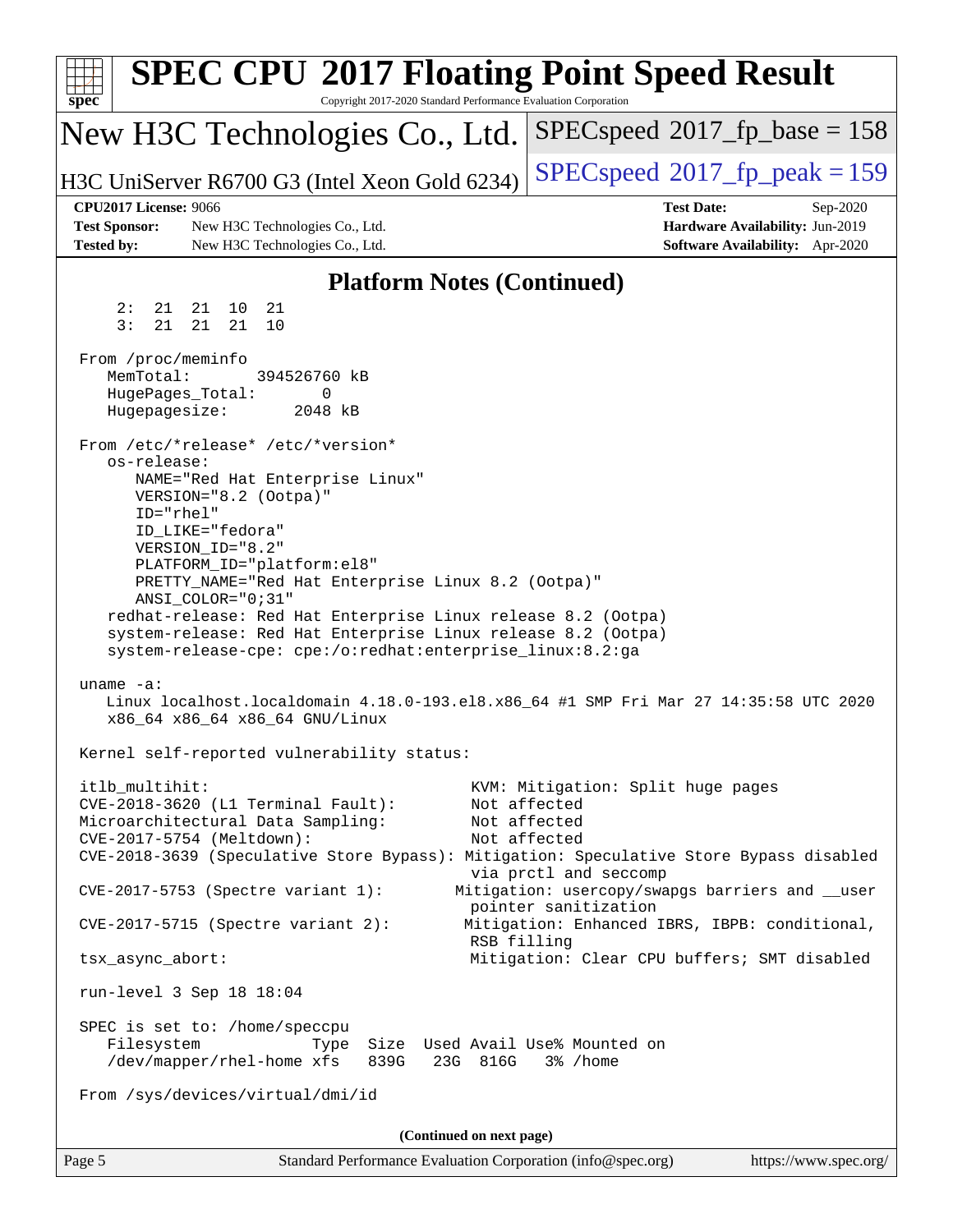| s<br>c | n | æ | C |  |
|--------|---|---|---|--|

# **[SPEC CPU](http://www.spec.org/auto/cpu2017/Docs/result-fields.html#SPECCPU2017FloatingPointSpeedResult)[2017 Floating Point Speed Result](http://www.spec.org/auto/cpu2017/Docs/result-fields.html#SPECCPU2017FloatingPointSpeedResult)**

Copyright 2017-2020 Standard Performance Evaluation Corporation

New H3C Technologies Co., Ltd.

H3C UniServer R6700 G3 (Intel Xeon Gold 6234) [SPECspeed](http://www.spec.org/auto/cpu2017/Docs/result-fields.html#SPECspeed2017fppeak)<sup>®</sup>[2017\\_fp\\_peak = 1](http://www.spec.org/auto/cpu2017/Docs/result-fields.html#SPECspeed2017fppeak)59

[SPECspeed](http://www.spec.org/auto/cpu2017/Docs/result-fields.html#SPECspeed2017fpbase)<sup>®</sup>2017 fp base = 158

**[Test Sponsor:](http://www.spec.org/auto/cpu2017/Docs/result-fields.html#TestSponsor)** New H3C Technologies Co., Ltd. **[Hardware Availability:](http://www.spec.org/auto/cpu2017/Docs/result-fields.html#HardwareAvailability)** Jun-2019 **[Tested by:](http://www.spec.org/auto/cpu2017/Docs/result-fields.html#Testedby)** New H3C Technologies Co., Ltd. **[Software Availability:](http://www.spec.org/auto/cpu2017/Docs/result-fields.html#SoftwareAvailability)** Apr-2020

**[CPU2017 License:](http://www.spec.org/auto/cpu2017/Docs/result-fields.html#CPU2017License)** 9066 **[Test Date:](http://www.spec.org/auto/cpu2017/Docs/result-fields.html#TestDate)** Sep-2020

#### **[Platform Notes \(Continued\)](http://www.spec.org/auto/cpu2017/Docs/result-fields.html#PlatformNotes)**

 BIOS: American Megatrends Inc. 2.00.33 08/22/2019 Vendor: New H3C Technologies Co., Ltd. Product: UniServer R6700 G3 Product Family: Rack Serial: 210200A01SH18B000020

 Additional information from dmidecode follows. WARNING: Use caution when you interpret this section. The 'dmidecode' program reads system data which is "intended to allow hardware to be accurately determined", but the intent may not be met, as there are frequent changes to hardware, firmware, and the "DMTF SMBIOS" standard. Memory: 24x Hynix HMA82GR7CJR8N-WM 16 GB 2 rank 2933

24x NO DIMM NO DIMM

(End of data from sysinfo program)

### **[Compiler Version Notes](http://www.spec.org/auto/cpu2017/Docs/result-fields.html#CompilerVersionNotes)**

| 619.1bm_s(base, peak) 638.imagick_s(base, peak)<br>C<br>$644.nab_s(base, peak)$                                                                                                        |
|----------------------------------------------------------------------------------------------------------------------------------------------------------------------------------------|
| Intel(R) C Intel(R) 64 Compiler for applications running on Intel(R) 64,<br>Version 19.1.1.217 Build 20200306                                                                          |
| Copyright (C) 1985-2020 Intel Corporation. All rights reserved.                                                                                                                        |
| $C_{++}$ , C, Fortran   607. cactuBSSN s(base, peak)                                                                                                                                   |
| Intel(R) $C++$ Intel(R) 64 Compiler for applications running on Intel(R) 64,<br>Version 19.1.1.217 Build 20200306                                                                      |
| Copyright (C) 1985-2020 Intel Corporation. All rights reserved.<br>Intel(R) C Intel(R) 64 Compiler for applications running on Intel(R) 64,<br>Version 19.1.1.217 Build 20200306       |
| Copyright (C) 1985-2020 Intel Corporation. All rights reserved.<br>Intel(R) Fortran Intel(R) 64 Compiler for applications running on Intel(R)<br>64, Version 19.1.1.217 Build 20200306 |
| Copyright (C) 1985-2020 Intel Corporation. All rights reserved.                                                                                                                        |
| 603.bwaves s(base, peak) 649.fotonik3d s(base, peak)<br>Fortran                                                                                                                        |
| 654.roms_s(base, peak)                                                                                                                                                                 |
| Intel(R) Fortran Intel(R) 64 Compiler for applications running on Intel(R)                                                                                                             |
| (Continued on next page)                                                                                                                                                               |
| Page 6<br>Standard Performance Evaluation Corporation (info@spec.org)<br>https://www.spec.org/                                                                                         |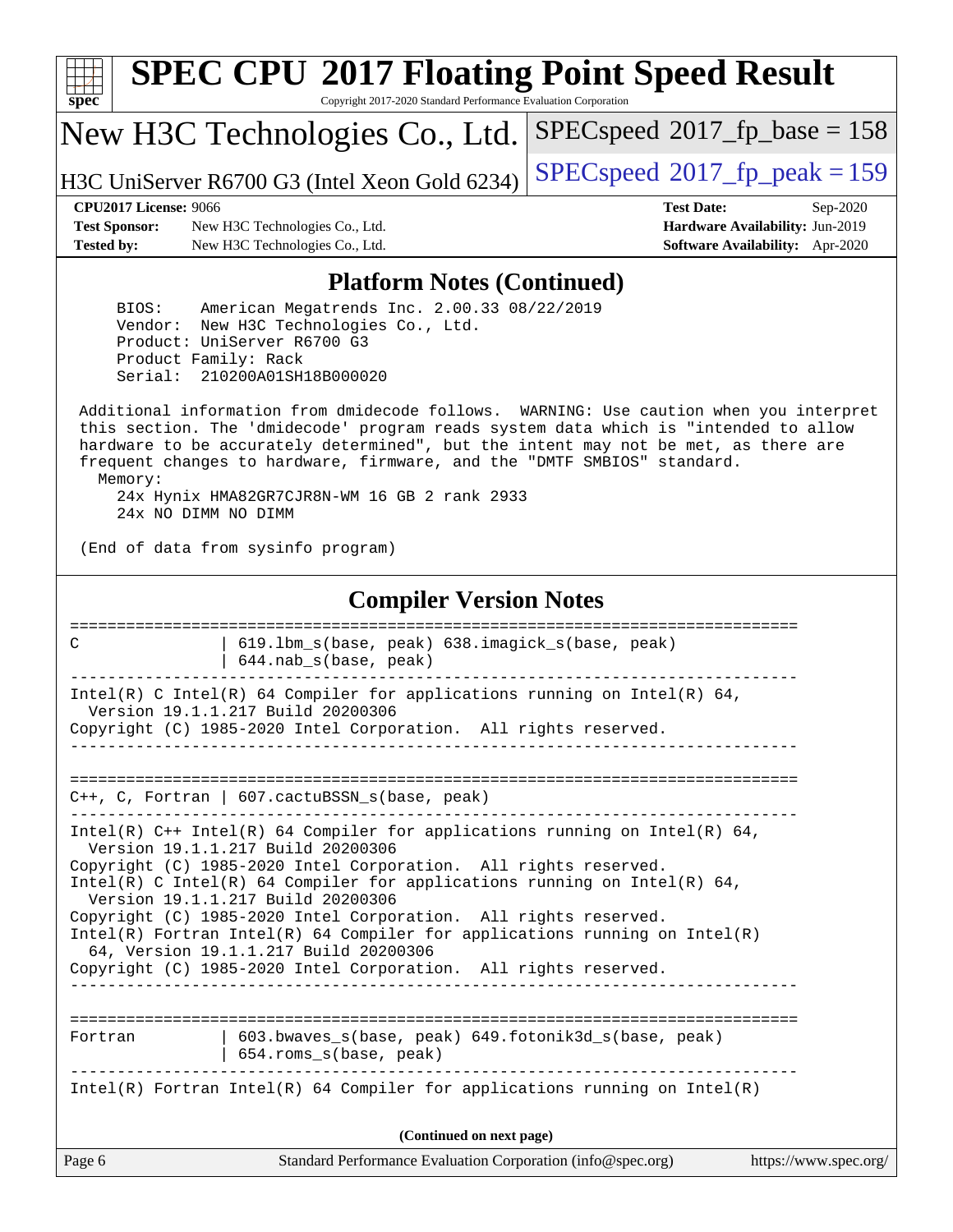| $spec^*$                                                                                                                                                                                                                                                                                                                                                                   | Copyright 2017-2020 Standard Performance Evaluation Corporation                                                                                       | <b>SPEC CPU®2017 Floating Point Speed Result</b>                                                    |  |  |  |  |
|----------------------------------------------------------------------------------------------------------------------------------------------------------------------------------------------------------------------------------------------------------------------------------------------------------------------------------------------------------------------------|-------------------------------------------------------------------------------------------------------------------------------------------------------|-----------------------------------------------------------------------------------------------------|--|--|--|--|
|                                                                                                                                                                                                                                                                                                                                                                            | New H3C Technologies Co., Ltd.                                                                                                                        | $SPEC speed^{\circ}2017$ _fp_base = 158                                                             |  |  |  |  |
|                                                                                                                                                                                                                                                                                                                                                                            | H3C UniServer R6700 G3 (Intel Xeon Gold 6234)                                                                                                         | $SPEC speed^{\circ}2017$ _fp_peak = 159                                                             |  |  |  |  |
| <b>CPU2017 License: 9066</b><br><b>Test Sponsor:</b><br><b>Tested by:</b>                                                                                                                                                                                                                                                                                                  | New H3C Technologies Co., Ltd.<br>New H3C Technologies Co., Ltd.                                                                                      | <b>Test Date:</b><br>Sep-2020<br>Hardware Availability: Jun-2019<br>Software Availability: Apr-2020 |  |  |  |  |
|                                                                                                                                                                                                                                                                                                                                                                            | <b>Compiler Version Notes (Continued)</b><br>64, Version 19.1.1.217 Build 20200306<br>Copyright (C) 1985-2020 Intel Corporation. All rights reserved. |                                                                                                     |  |  |  |  |
| Fortran, C                                                                                                                                                                                                                                                                                                                                                                 | $621.$ wrf $s$ (base, peak) $627.$ cam4 $s$ (base, peak)<br>628.pop2_s(base, peak)                                                                    |                                                                                                     |  |  |  |  |
| Intel(R) Fortran Intel(R) 64 Compiler for applications running on Intel(R)<br>64, Version 19.1.1.217 Build 20200306<br>Copyright (C) 1985-2020 Intel Corporation. All rights reserved.<br>Intel(R) C Intel(R) 64 Compiler for applications running on Intel(R) 64,<br>Version 19.1.1.217 Build 20200306<br>Copyright (C) 1985-2020 Intel Corporation. All rights reserved. |                                                                                                                                                       |                                                                                                     |  |  |  |  |

## **[Base Compiler Invocation](http://www.spec.org/auto/cpu2017/Docs/result-fields.html#BaseCompilerInvocation)**

[C benchmarks](http://www.spec.org/auto/cpu2017/Docs/result-fields.html#Cbenchmarks): [icc](http://www.spec.org/cpu2017/results/res2020q4/cpu2017-20200927-24026.flags.html#user_CCbase_intel_icc_66fc1ee009f7361af1fbd72ca7dcefbb700085f36577c54f309893dd4ec40d12360134090235512931783d35fd58c0460139e722d5067c5574d8eaf2b3e37e92)

[Fortran benchmarks](http://www.spec.org/auto/cpu2017/Docs/result-fields.html#Fortranbenchmarks): [ifort](http://www.spec.org/cpu2017/results/res2020q4/cpu2017-20200927-24026.flags.html#user_FCbase_intel_ifort_8111460550e3ca792625aed983ce982f94888b8b503583aa7ba2b8303487b4d8a21a13e7191a45c5fd58ff318f48f9492884d4413fa793fd88dd292cad7027ca)

[Benchmarks using both Fortran and C](http://www.spec.org/auto/cpu2017/Docs/result-fields.html#BenchmarksusingbothFortranandC): [ifort](http://www.spec.org/cpu2017/results/res2020q4/cpu2017-20200927-24026.flags.html#user_CC_FCbase_intel_ifort_8111460550e3ca792625aed983ce982f94888b8b503583aa7ba2b8303487b4d8a21a13e7191a45c5fd58ff318f48f9492884d4413fa793fd88dd292cad7027ca) [icc](http://www.spec.org/cpu2017/results/res2020q4/cpu2017-20200927-24026.flags.html#user_CC_FCbase_intel_icc_66fc1ee009f7361af1fbd72ca7dcefbb700085f36577c54f309893dd4ec40d12360134090235512931783d35fd58c0460139e722d5067c5574d8eaf2b3e37e92)

[Benchmarks using Fortran, C, and C++:](http://www.spec.org/auto/cpu2017/Docs/result-fields.html#BenchmarksusingFortranCandCXX) [icpc](http://www.spec.org/cpu2017/results/res2020q4/cpu2017-20200927-24026.flags.html#user_CC_CXX_FCbase_intel_icpc_c510b6838c7f56d33e37e94d029a35b4a7bccf4766a728ee175e80a419847e808290a9b78be685c44ab727ea267ec2f070ec5dc83b407c0218cded6866a35d07) [icc](http://www.spec.org/cpu2017/results/res2020q4/cpu2017-20200927-24026.flags.html#user_CC_CXX_FCbase_intel_icc_66fc1ee009f7361af1fbd72ca7dcefbb700085f36577c54f309893dd4ec40d12360134090235512931783d35fd58c0460139e722d5067c5574d8eaf2b3e37e92) [ifort](http://www.spec.org/cpu2017/results/res2020q4/cpu2017-20200927-24026.flags.html#user_CC_CXX_FCbase_intel_ifort_8111460550e3ca792625aed983ce982f94888b8b503583aa7ba2b8303487b4d8a21a13e7191a45c5fd58ff318f48f9492884d4413fa793fd88dd292cad7027ca)

## **[Base Portability Flags](http://www.spec.org/auto/cpu2017/Docs/result-fields.html#BasePortabilityFlags)**

 603.bwaves\_s: [-DSPEC\\_LP64](http://www.spec.org/cpu2017/results/res2020q4/cpu2017-20200927-24026.flags.html#suite_basePORTABILITY603_bwaves_s_DSPEC_LP64) 607.cactuBSSN\_s: [-DSPEC\\_LP64](http://www.spec.org/cpu2017/results/res2020q4/cpu2017-20200927-24026.flags.html#suite_basePORTABILITY607_cactuBSSN_s_DSPEC_LP64) 619.lbm\_s: [-DSPEC\\_LP64](http://www.spec.org/cpu2017/results/res2020q4/cpu2017-20200927-24026.flags.html#suite_basePORTABILITY619_lbm_s_DSPEC_LP64) 621.wrf\_s: [-DSPEC\\_LP64](http://www.spec.org/cpu2017/results/res2020q4/cpu2017-20200927-24026.flags.html#suite_basePORTABILITY621_wrf_s_DSPEC_LP64) [-DSPEC\\_CASE\\_FLAG](http://www.spec.org/cpu2017/results/res2020q4/cpu2017-20200927-24026.flags.html#b621.wrf_s_baseCPORTABILITY_DSPEC_CASE_FLAG) [-convert big\\_endian](http://www.spec.org/cpu2017/results/res2020q4/cpu2017-20200927-24026.flags.html#user_baseFPORTABILITY621_wrf_s_convert_big_endian_c3194028bc08c63ac5d04de18c48ce6d347e4e562e8892b8bdbdc0214820426deb8554edfa529a3fb25a586e65a3d812c835984020483e7e73212c4d31a38223) 627.cam4\_s: [-DSPEC\\_LP64](http://www.spec.org/cpu2017/results/res2020q4/cpu2017-20200927-24026.flags.html#suite_basePORTABILITY627_cam4_s_DSPEC_LP64) [-DSPEC\\_CASE\\_FLAG](http://www.spec.org/cpu2017/results/res2020q4/cpu2017-20200927-24026.flags.html#b627.cam4_s_baseCPORTABILITY_DSPEC_CASE_FLAG) 628.pop2\_s: [-DSPEC\\_LP64](http://www.spec.org/cpu2017/results/res2020q4/cpu2017-20200927-24026.flags.html#suite_basePORTABILITY628_pop2_s_DSPEC_LP64) [-DSPEC\\_CASE\\_FLAG](http://www.spec.org/cpu2017/results/res2020q4/cpu2017-20200927-24026.flags.html#b628.pop2_s_baseCPORTABILITY_DSPEC_CASE_FLAG) [-convert big\\_endian](http://www.spec.org/cpu2017/results/res2020q4/cpu2017-20200927-24026.flags.html#user_baseFPORTABILITY628_pop2_s_convert_big_endian_c3194028bc08c63ac5d04de18c48ce6d347e4e562e8892b8bdbdc0214820426deb8554edfa529a3fb25a586e65a3d812c835984020483e7e73212c4d31a38223) [-assume byterecl](http://www.spec.org/cpu2017/results/res2020q4/cpu2017-20200927-24026.flags.html#user_baseFPORTABILITY628_pop2_s_assume_byterecl_7e47d18b9513cf18525430bbf0f2177aa9bf368bc7a059c09b2c06a34b53bd3447c950d3f8d6c70e3faf3a05c8557d66a5798b567902e8849adc142926523472) 638.imagick\_s: [-DSPEC\\_LP64](http://www.spec.org/cpu2017/results/res2020q4/cpu2017-20200927-24026.flags.html#suite_basePORTABILITY638_imagick_s_DSPEC_LP64) 644.nab\_s: [-DSPEC\\_LP64](http://www.spec.org/cpu2017/results/res2020q4/cpu2017-20200927-24026.flags.html#suite_basePORTABILITY644_nab_s_DSPEC_LP64) 649.fotonik3d\_s: [-DSPEC\\_LP64](http://www.spec.org/cpu2017/results/res2020q4/cpu2017-20200927-24026.flags.html#suite_basePORTABILITY649_fotonik3d_s_DSPEC_LP64) 654.roms\_s: [-DSPEC\\_LP64](http://www.spec.org/cpu2017/results/res2020q4/cpu2017-20200927-24026.flags.html#suite_basePORTABILITY654_roms_s_DSPEC_LP64)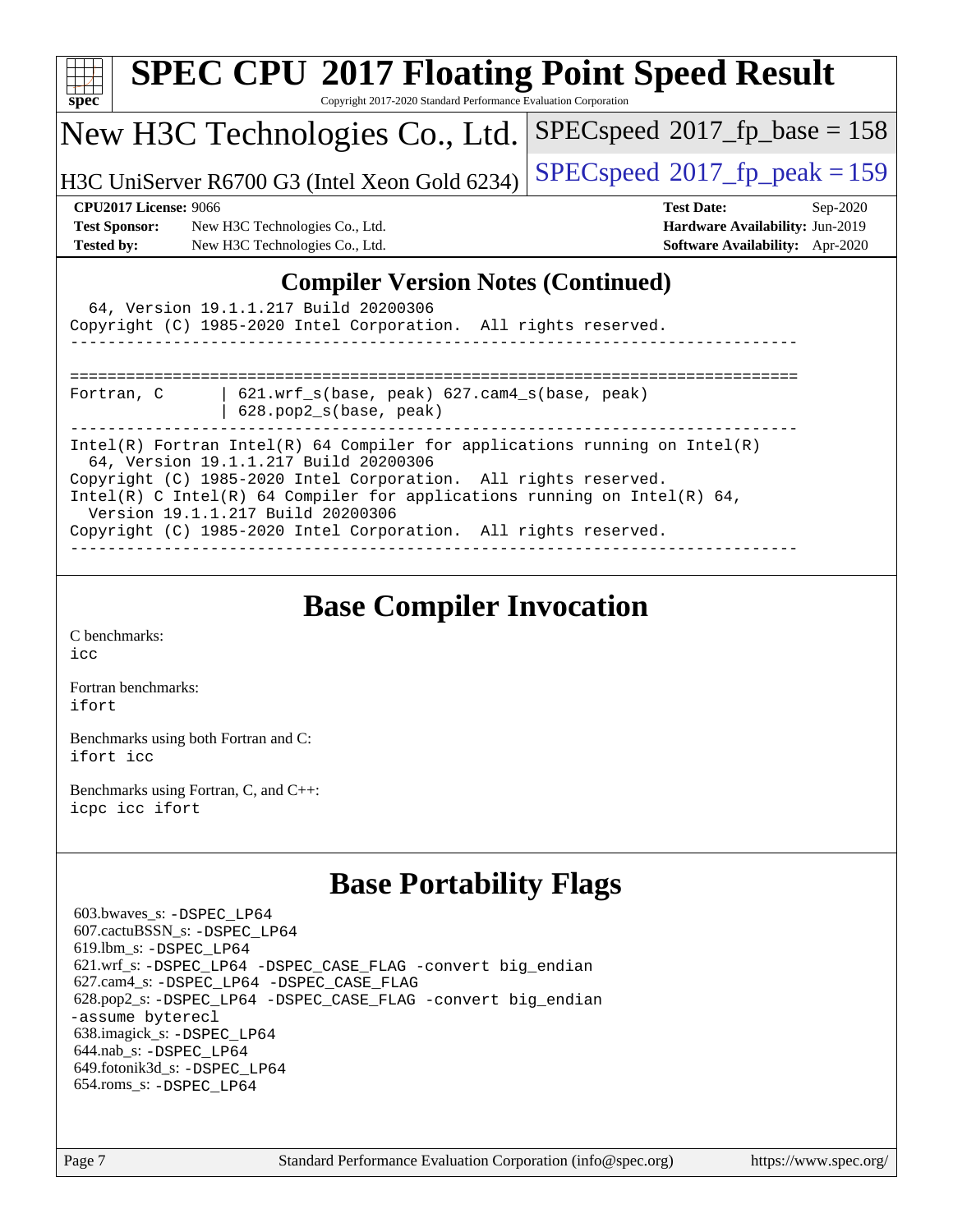| $spec^*$                                                                  | <b>SPEC CPU®2017 Floating Point Speed Result</b><br>Copyright 2017-2020 Standard Performance Evaluation Corporation                                                                                                                                                                                         |                                                                                                     |
|---------------------------------------------------------------------------|-------------------------------------------------------------------------------------------------------------------------------------------------------------------------------------------------------------------------------------------------------------------------------------------------------------|-----------------------------------------------------------------------------------------------------|
|                                                                           | New H3C Technologies Co., Ltd.                                                                                                                                                                                                                                                                              | $SPEC speed^{\circ}2017$ [p_base = 158                                                              |
|                                                                           | H3C UniServer R6700 G3 (Intel Xeon Gold 6234)                                                                                                                                                                                                                                                               | $SPEC speed^{\circ}2017$ [p_peak = 159                                                              |
| <b>CPU2017 License: 9066</b><br><b>Test Sponsor:</b><br><b>Tested by:</b> | New H3C Technologies Co., Ltd.<br>New H3C Technologies Co., Ltd.                                                                                                                                                                                                                                            | <b>Test Date:</b><br>Sep-2020<br>Hardware Availability: Jun-2019<br>Software Availability: Apr-2020 |
|                                                                           | <b>Base Optimization Flags</b>                                                                                                                                                                                                                                                                              |                                                                                                     |
| C benchmarks:                                                             | -m64 -std=cll -xCORE-AVX512 -ipo -03 -no-prec-div -qopt-prefetch<br>-ffinite-math-only -qopt-mem-layout-trans=4 -qopenmp -DSPEC_OPENMP<br>-mbranches-within-32B-boundaries                                                                                                                                  |                                                                                                     |
| Fortran benchmarks:<br>-ljemalloc                                         | -m64 -Wl,-z, muldefs -DSPEC_OPENMP -xCORE-AVX512 -ipo -03<br>-no-prec-div -qopt-prefetch -ffinite-math-only<br>-qopt-mem-layout-trans=4 -qopenmp -nostandard-realloc-lhs<br>-mbranches-within-32B-boundaries -L/usr/local/jemalloc64-5.0.1/lib                                                              |                                                                                                     |
|                                                                           | Benchmarks using both Fortran and C:<br>-m64 -std=c11 -Wl,-z, muldefs -xCORE-AVX512 -ipo -03 -no-prec-div<br>-qopt-prefetch -ffinite-math-only -qopt-mem-layout-trans=4 -qopenmp<br>-DSPEC_OPENMP -mbranches-within-32B-boundaries -nostandard-realloc-lhs<br>-L/usr/local/jemalloc64-5.0.1/lib -ljemalloc  |                                                                                                     |
|                                                                           | Benchmarks using Fortran, C, and C++:<br>-m64 -std=c11 -Wl,-z, muldefs -xCORE-AVX512 -ipo -03 -no-prec-div<br>-qopt-prefetch -ffinite-math-only -qopt-mem-layout-trans=4 -qopenmp<br>-DSPEC OPENMP -mbranches-within-32B-boundaries -nostandard-realloc-lhs<br>-L/usr/local/jemalloc64-5.0.1/lib -ljemalloc |                                                                                                     |
|                                                                           | <b>Peak Compiler Invocation</b>                                                                                                                                                                                                                                                                             |                                                                                                     |
| C benchmarks:<br>icc                                                      |                                                                                                                                                                                                                                                                                                             |                                                                                                     |
| Fortran benchmarks:<br>ifort                                              |                                                                                                                                                                                                                                                                                                             |                                                                                                     |
| ifort icc                                                                 | Benchmarks using both Fortran and C:                                                                                                                                                                                                                                                                        |                                                                                                     |
| icpc icc ifort                                                            | Benchmarks using Fortran, C, and C++:                                                                                                                                                                                                                                                                       |                                                                                                     |
|                                                                           |                                                                                                                                                                                                                                                                                                             |                                                                                                     |

## **[Peak Portability Flags](http://www.spec.org/auto/cpu2017/Docs/result-fields.html#PeakPortabilityFlags)**

Same as Base Portability Flags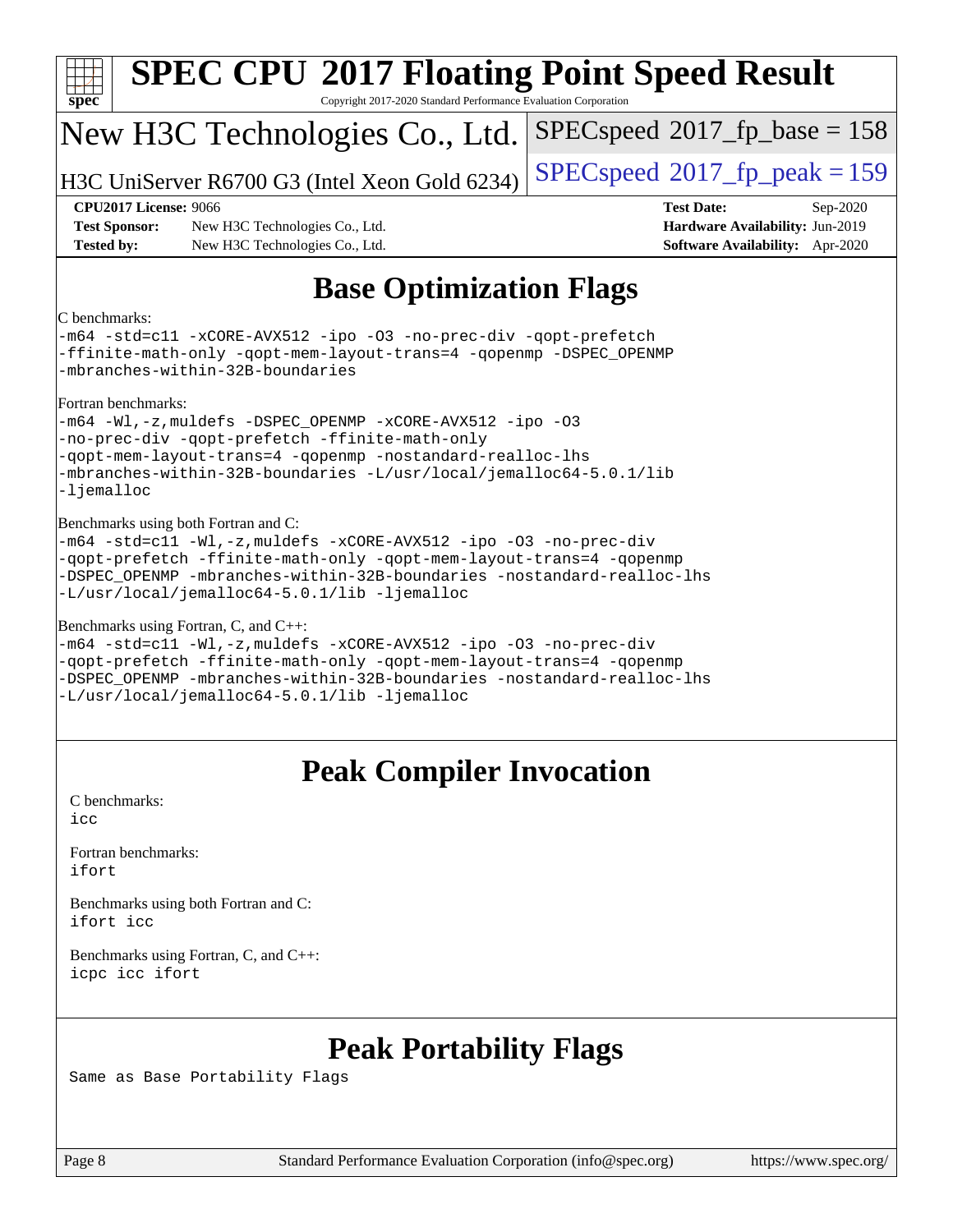| <b>SPEC CPU®2017 Floating Point Speed Result</b><br>Copyright 2017-2020 Standard Performance Evaluation Corporation<br>$spec^*$                                                                                                                                                                                                                                |                                                                                                     |
|----------------------------------------------------------------------------------------------------------------------------------------------------------------------------------------------------------------------------------------------------------------------------------------------------------------------------------------------------------------|-----------------------------------------------------------------------------------------------------|
| New H3C Technologies Co., Ltd.                                                                                                                                                                                                                                                                                                                                 | $SPEC speed^{\circ}2017\_fp\_base = 158$                                                            |
| H3C UniServer R6700 G3 (Intel Xeon Gold 6234)                                                                                                                                                                                                                                                                                                                  | $SPEC speed^{\circ}2017$ fp peak = 159                                                              |
| <b>CPU2017 License: 9066</b><br><b>Test Sponsor:</b><br>New H3C Technologies Co., Ltd.<br><b>Tested by:</b><br>New H3C Technologies Co., Ltd.                                                                                                                                                                                                                  | <b>Test Date:</b><br>Sep-2020<br>Hardware Availability: Jun-2019<br>Software Availability: Apr-2020 |
| <b>Peak Optimization Flags</b>                                                                                                                                                                                                                                                                                                                                 |                                                                                                     |
| C benchmarks:                                                                                                                                                                                                                                                                                                                                                  |                                                                                                     |
| $619.$ lbm_s: basepeak = yes                                                                                                                                                                                                                                                                                                                                   |                                                                                                     |
| $638.\text{imagick_s: basepeak}$ = yes                                                                                                                                                                                                                                                                                                                         |                                                                                                     |
| $644.nab$ <sub>5</sub> : $-m64$ $-std=cl1$ $-Wl$ , $-z$ , muldefs $-xCORE-AVX512$ $-ipo$ $-03$<br>-no-prec-div -qopt-prefetch -ffinite-math-only<br>-qopt-mem-layout-trans=4 -qopenmp -DSPEC_OPENMP<br>-mbranches-within-32B-boundaries<br>-L/usr/local/jemalloc64-5.0.1/lib -ljemalloc                                                                        |                                                                                                     |
| Fortran benchmarks:                                                                                                                                                                                                                                                                                                                                            |                                                                                                     |
| $603.bwaves$ $s: -m64 -W1, -z$ , muldefs $-prof-gen(pass 1) -prof-use(pass 2)$<br>-DSPEC_SUPPRESS_OPENMP -DSPEC_OPENMP -ipo -xCORE-AVX512<br>-03 -no-prec-div -qopt-prefetch -ffinite-math-only<br>-qopt-mem-layout-trans=4 -qopenmp -nostandard-realloc-lhs<br>-mbranches-within-32B-boundaries<br>-L/usr/local/jemalloc64-5.0.1/lib -ljemalloc               |                                                                                                     |
| 649.fotonik3d_s: Same as 603.bwaves_s                                                                                                                                                                                                                                                                                                                          |                                                                                                     |
| $654$ .roms_s: basepeak = yes                                                                                                                                                                                                                                                                                                                                  |                                                                                                     |
| Benchmarks using both Fortran and C:                                                                                                                                                                                                                                                                                                                           |                                                                                                     |
| $621.wrf_s$ : $-m64 - std = c11 - Wl$ , $-z$ , muldefs $-prof-gen(pass 1)$<br>-prof-use(pass 2) -ipo -xCORE-AVX512 -03 -no-prec-div<br>-qopt-prefetch -ffinite-math-only -qopt-mem-layout-trans=4<br>-DSPEC_SUPPRESS_OPENMP -qopenmp -DSPEC_OPENMP<br>-mbranches-within-32B-boundaries -nostandard-realloc-lhs<br>-L/usr/local/jemalloc64-5.0.1/lib -ljemalloc |                                                                                                     |
| $627.cam4_s$ : basepeak = yes                                                                                                                                                                                                                                                                                                                                  |                                                                                                     |
| $628.pop2_s: basepeak = yes$                                                                                                                                                                                                                                                                                                                                   |                                                                                                     |
| Benchmarks using Fortran, C, and C++:                                                                                                                                                                                                                                                                                                                          |                                                                                                     |
| $607.cactuBSSN_s$ : basepeak = yes                                                                                                                                                                                                                                                                                                                             |                                                                                                     |
| The flags files that were used to format this result can be browsed at<br>http://www.spec.org/cpu2017/flags/Intel-ic19.1u1-official-linux64_revA.html<br>http://www.spec.org/cpu2017/flags/New_H3C-Platform-Settings-V1.4-CLX-RevB.html                                                                                                                        |                                                                                                     |